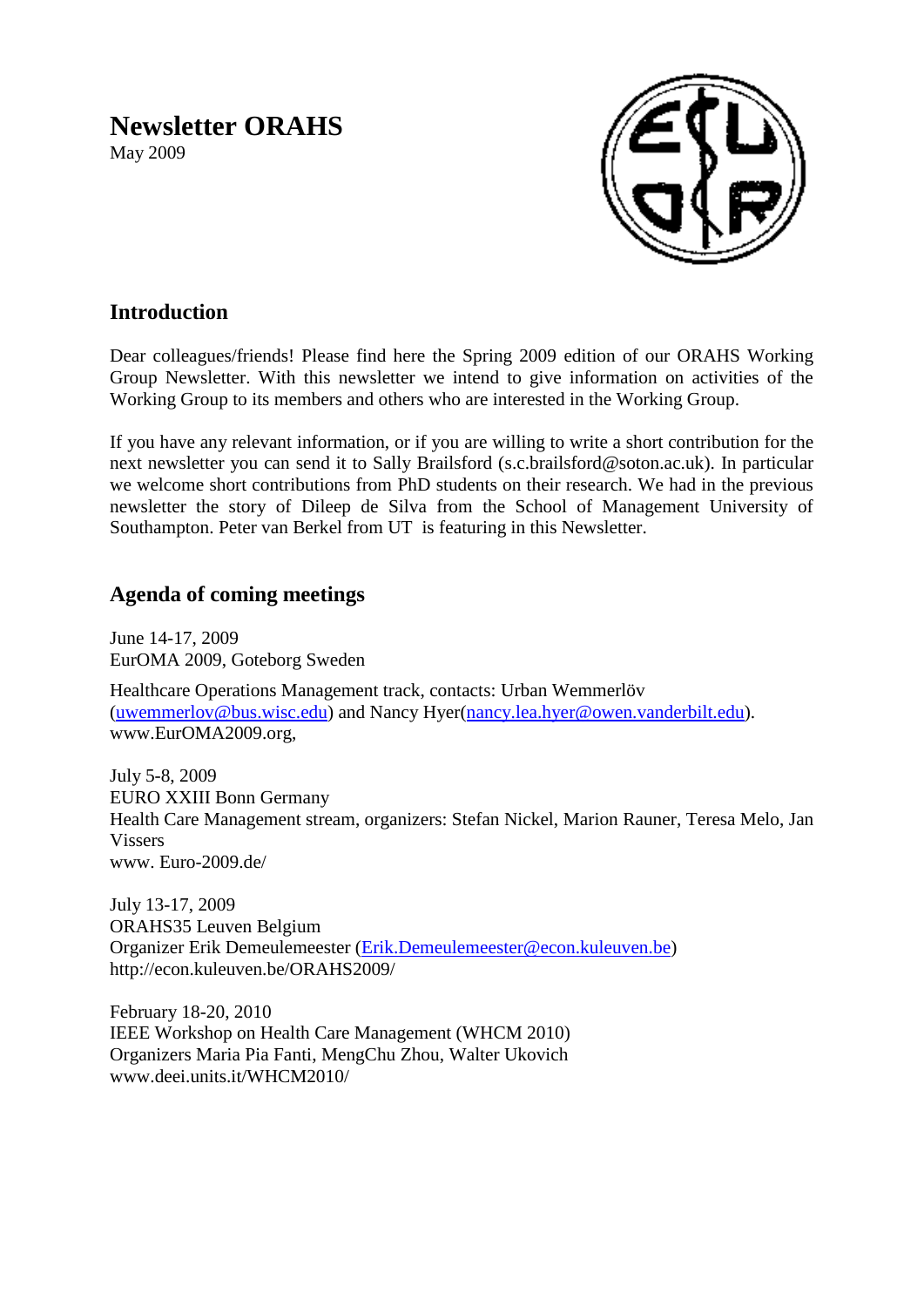### **ORAHS 2009** *(report by Erik Demeulemeester, Erik.Demeulemeester@econ.kuleuven.be)*

This summer (July 12-17, 2009), the  $35<sup>th</sup>$  ORAHS meeting will be held in Leuven, Belgium. The theme of this year is "Rethinking health services management". The meeting will be held at the Faculty of Business and Economics of the Catholic University of Leuven, located at Naamsestraat 69. Three weeks before the deadline for early registration, we have some 30 registered attendees and some 30 abstracts (not necessarily a one-to-one relationship between both).

The welcome party on Sunday evening at the Domus, a typical Belgian pub that sells the full range of Belgian and other beers, among which a few beers that are brewed just below the pub, might be the perfect start for a sound scientific meeting in which we expect some 150 researchers from all around the globe to participate. The link between science and practice will always be present: Dr. Bruno Holthof, the CEO of the Hospital Network Antwerp and a former partner of McKinsey, will be the plenary speaker on Monday morning, and a number of hospital services in Gasthuisberg, the university hospital of Leuven, will be visited on Tuesday afternoon.

Next to the core part of the meeting, a stimulating social program is provided for the attendees and their partners. On Monday, a guided tour of the historic town of Leuven will be organized, finishing at the splendid Gothic town hall of Leuven, where a reception with local beers (what else?) will be offered by the city of Leuven.



On Wednesday, all participants are invited for a joint trip to Bruges, the Venice of the North and one of the most beautiful cities in Europe. A guided tour of the city is provided as well as a cruise on Bruges' canals during which you will discover secret gardens, picturesque bridges and wonderfully beautiful still lives. Bruges is certainly a city that you have to visit once in your life, why not during ORAHS 2009 in the presence of many friends?

On Thursday, the conference dinner will be held in the Faculty Club, a splendid restaurant located in the calm and tranquility of the  $13<sup>th</sup>$  century Infirmerie of the Grand Beguinage. In March 2000, the ancient historical site of the Grand Beguinage was included in the UNESCO World Heritage List.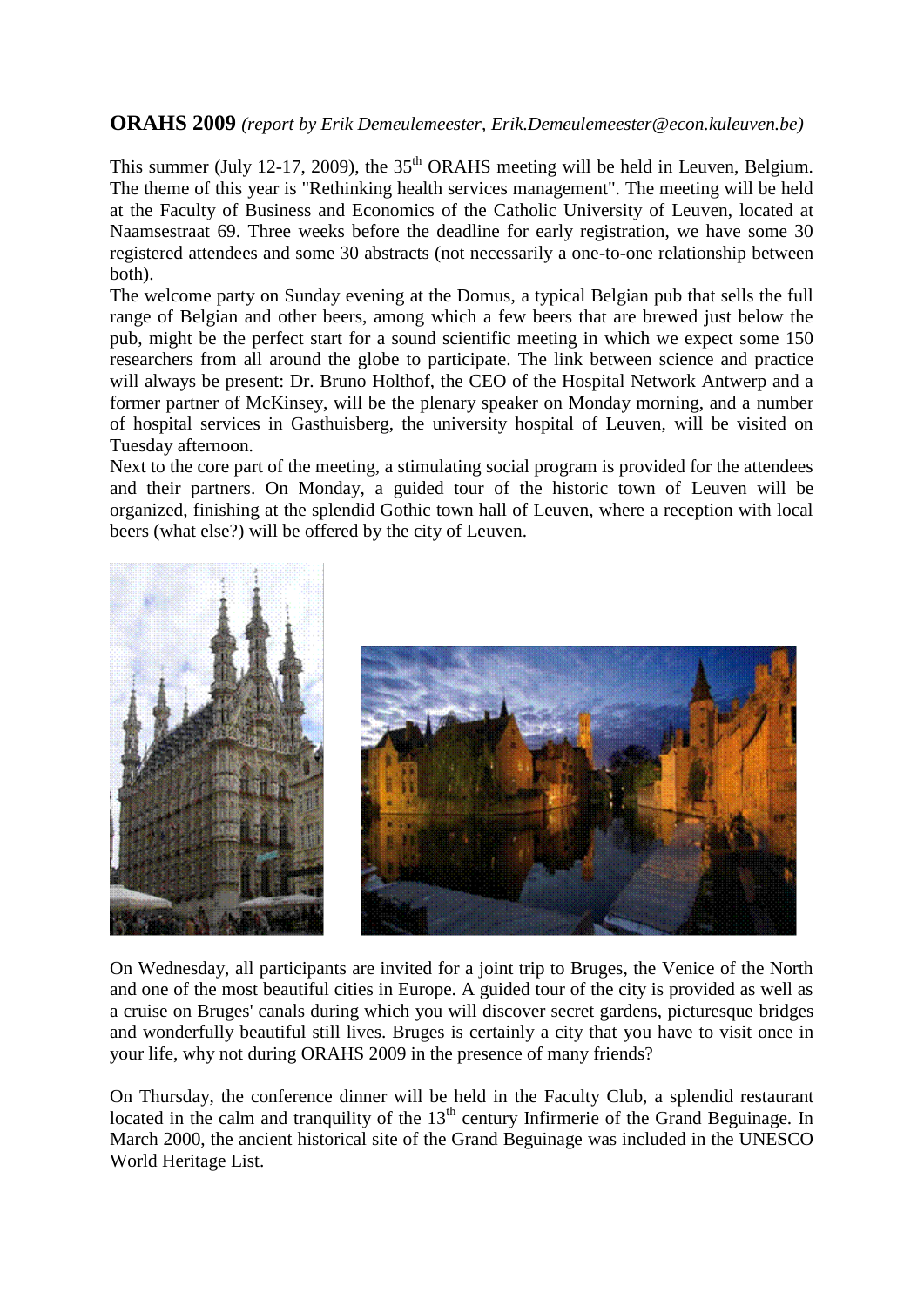For the partners, we foresee visits to Brussels, the capital of Belgium, on Monday, to the ancient city of Ghent on Tuesday and on Thursday to Antwerp, the city of fashion and Rubens.

Situated in the heart of Western Europe, the Catholic University of Leuven has been a centre of learning for almost six centuries. Founded in 1425 by Pope Martin V, the Catholic University of Leuven bears the double honour of being the oldest existant Catholic university in the world and the oldest university in the Low Countries. Leuven itself is a small (some 93.000 inhabitants for some 31.000 university students) but lively city that has a perfect mix between science and culture (for instance, every Friday evening of July, there is "Beleuvenissen", which stands for free concerts of music on several squares in the center of town). And if you are looking to taste some good beer, you needn't look very far in Leuven. See you there this summer.

For more information, please visit our website [\(http://econ.kuleuven.be/ORAHS2009/\)](http://econ.kuleuven.be/ORAHS2009/) or contact Erik Demeulemeester [\(Erik.Demeulemeester@econ.kuleuven.be\)](mailto:Erik.Demeulemeester@econ.kuleuven.be).

#### *PhD researchers tell their story (report by Peter Vanberkel, p.t.vanberkel@utwente.nl)*



My name is Peter Vanberkel and I'm a PhD student at the University of Twente, The Netherlands. Although I have Dutch name I'm actually a Canadian who grew up in Nova Scotia. Before moving to the Netherlands with my wife, I worked as an Industrial Engineer at a Children's Hospital in Nova Scotia.

At the University of Twente I work within the Center for Healthcare Operations Improvement and Research (CHOIR). My research is in partnership with the Netherlands Cancer Institute – Antoni van Leeuwenhoek Hospital (NKI-AVL) where I spend two days per week. With the hospital we jointly define research projects and work to ensure the results are implemented. The broad objective of my research is to use operational research models to streamline patient flows and break down the barriers that exist between hospital departments.

When asked what I find most interesting about the Netherlands I always respond that the most interesting things are observed from

the trains. From the trains you can truly appreciate how flat the landscape is and from the train stations you can begin to appreciate how many bikes there are. Partially out of necessity, I spend almost an hour a day on my bike and entirely due to the landscape, I enjoy it.

Besides biking, the other major distraction from my research is ice hockey. As a Canadian, I received a hero's welcome when I showed up at the rink for the first time. Shortly into the season I found myself running practices and acting as a player-coach. We have yet to win the student hockey league but we're hopeful next year will be the year! This winter was a bit extra ordinary in the Netherlands. It was the first winter in recent memory that it was cold enough for outdoor skating. Thousands of people flocked to a lake near my house to skate; at least 40 came with hockey sticks. The picture above was from that afternoon.

My first ORAHS conference was in 2005 in Southampton. I had recently started my Master's degree and, although I had been to many conferences, this was the first one where I noticed a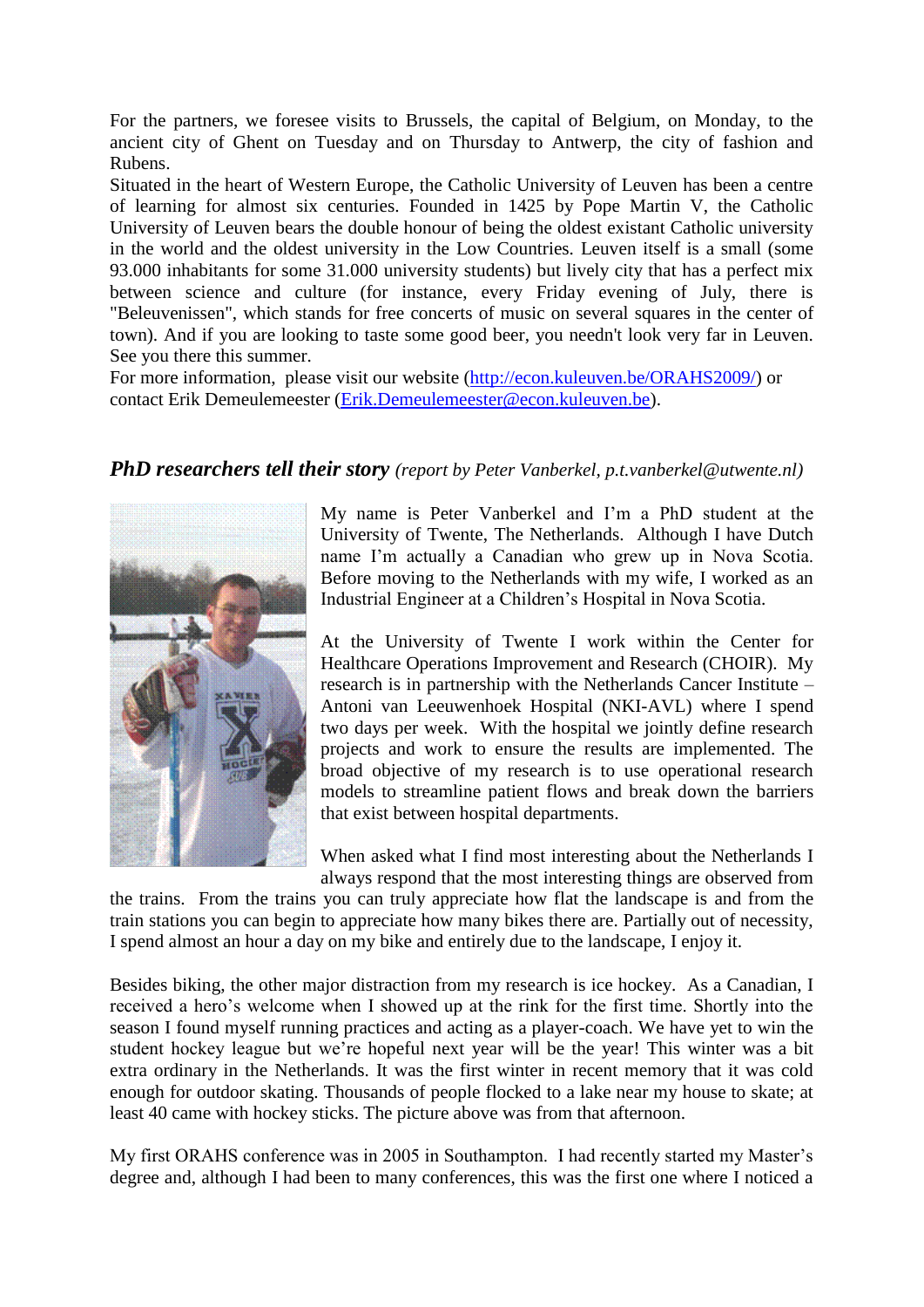real sense of community amongst the delegates. At the meeting I developed many professional relationships, including with Erwin Hans, who later offered me and arranged my current PhD position. Furthermore I learned a great deal and gained a real perspective on the healthcare research happening in Europe. I was happy to find the same welcoming atmosphere last summer in Toronto and I am sure I'll have the same great experience this July in Leuven.

## **EURO- info**

EURO has an extensive website with information on EURO conferences and EURO Working Groups. The website contains also an annual report of ORAHS. The EURO vice-president 2 in charge of the Working Groups is Professor Marc Sevaux, University of South Brittany, Lester France, who is *ex officio* a member of our working group. For more information about EURO, see [www.euro-online.org](http://www.euro-online.org/) 

#### **Web-site news** *(report by Sally Brailsford)*

The ORAHS website can be found at [http://www.management.soton.ac.uk/orahs/.](http://www.management.soton.ac.uk/orahs/) It has been updated with a link to the 2009 conference. It contains two lists of members, the "link members" for each country and the "national members" from that country. This is still not the full membership list as it contains fewer names than the mailing list. We are planning to develop a system to allow people to add their names and amend their details online. In addition to this, we welcome ideas and suggestions for the website.

## **Short communications**

*Post conference publications ORAHS2008 (report by John Blake [john.blake@dal.ca\)](mailto:john.blake@dal.ca)* I can report that we had a small number of submissions for the proceedings (14 in total). All 14 papers have been out for a first review and, in most cases, a second round as of May 1, 2009. I anticipate that we'll have the papers published by the end of the summer.

#### *Post conference publications of ORAHS2007 (report from Xiaolan Xie xie@)@emse.fr)*

The post-conference proceedings of ORAHS'2007 have now been sent to ORAHS'2007 participants (Xiaolan Xie, Francoise Lorca, and Eric Marcon, Operations Research for Health Care Delivery Engineering, *Publication de l'Université de Saint-Etienn*e, 2009, 580 pages, ISBN: 978-2-86272-507-9).

Three special issues/volume come out of the ORAHS2007 conference.

International Journal of Healthcare Information Systems and Informatics, 2008, 3(4), Frédérique Laforest and Paul Harper (ed) "**Joint advances in Information Systems and Operational Research applied to Health Care**" (5 papers).

Health Care Management Science, 12(2), pp. 117-200, 2009, expected in June, Franklin Dexter, Eric Marcon and Xiaolan Xie (ed), "**Operational research applied to health services 2007 special issue**" (8 papers + editorial).

Annals of Operations Research, 2009, in Press, Xiaolan Xie, Steve Gallivan, Alain Guinet, and Marion Rauner (eds) "**Operations Research Applied to Health Services**" (15 papers).